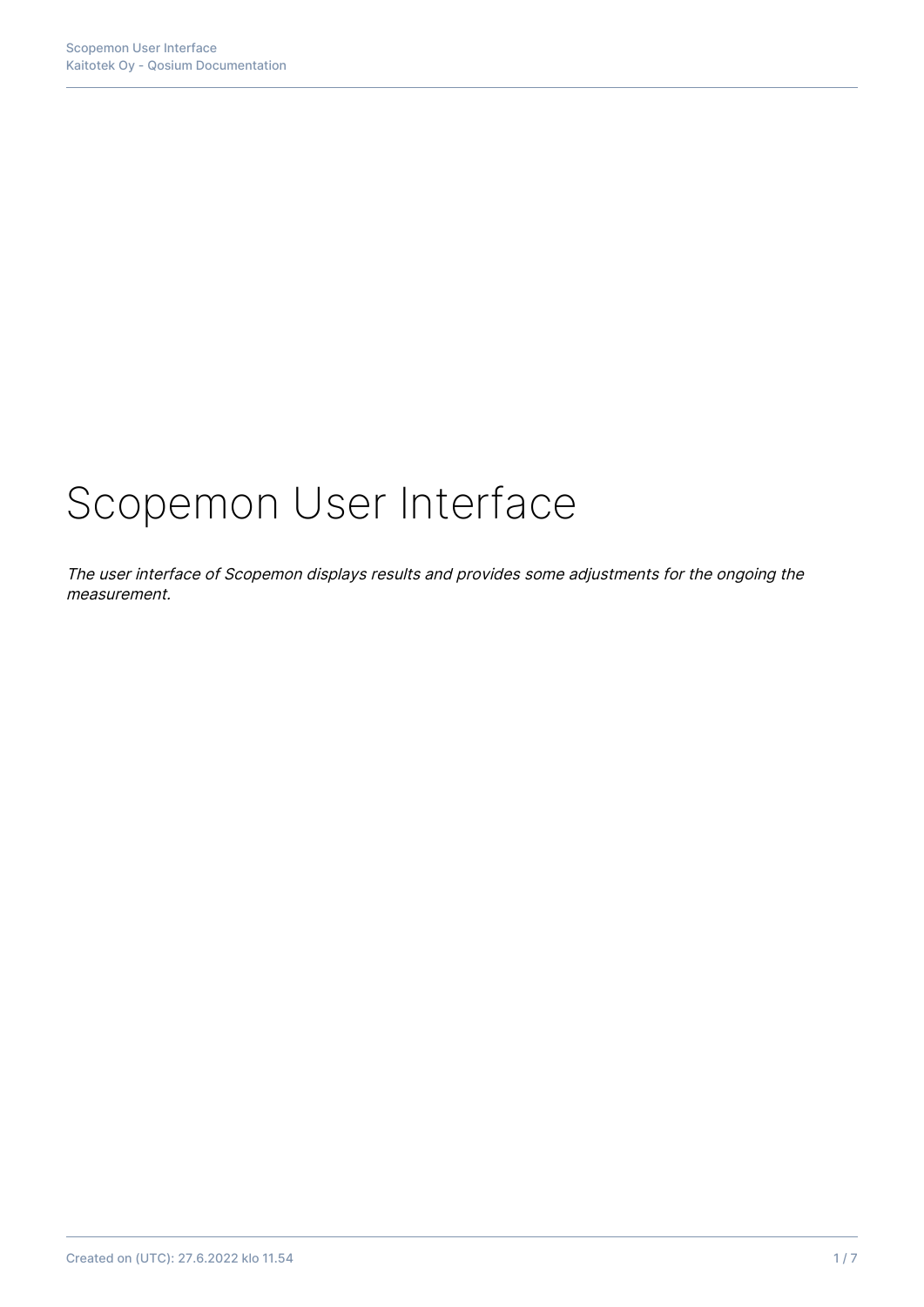# Table of Contents

| 2.1. Warnings <b>Machines</b> 4 |  |
|---------------------------------|--|
|                                 |  |
|                                 |  |
|                                 |  |
|                                 |  |
|                                 |  |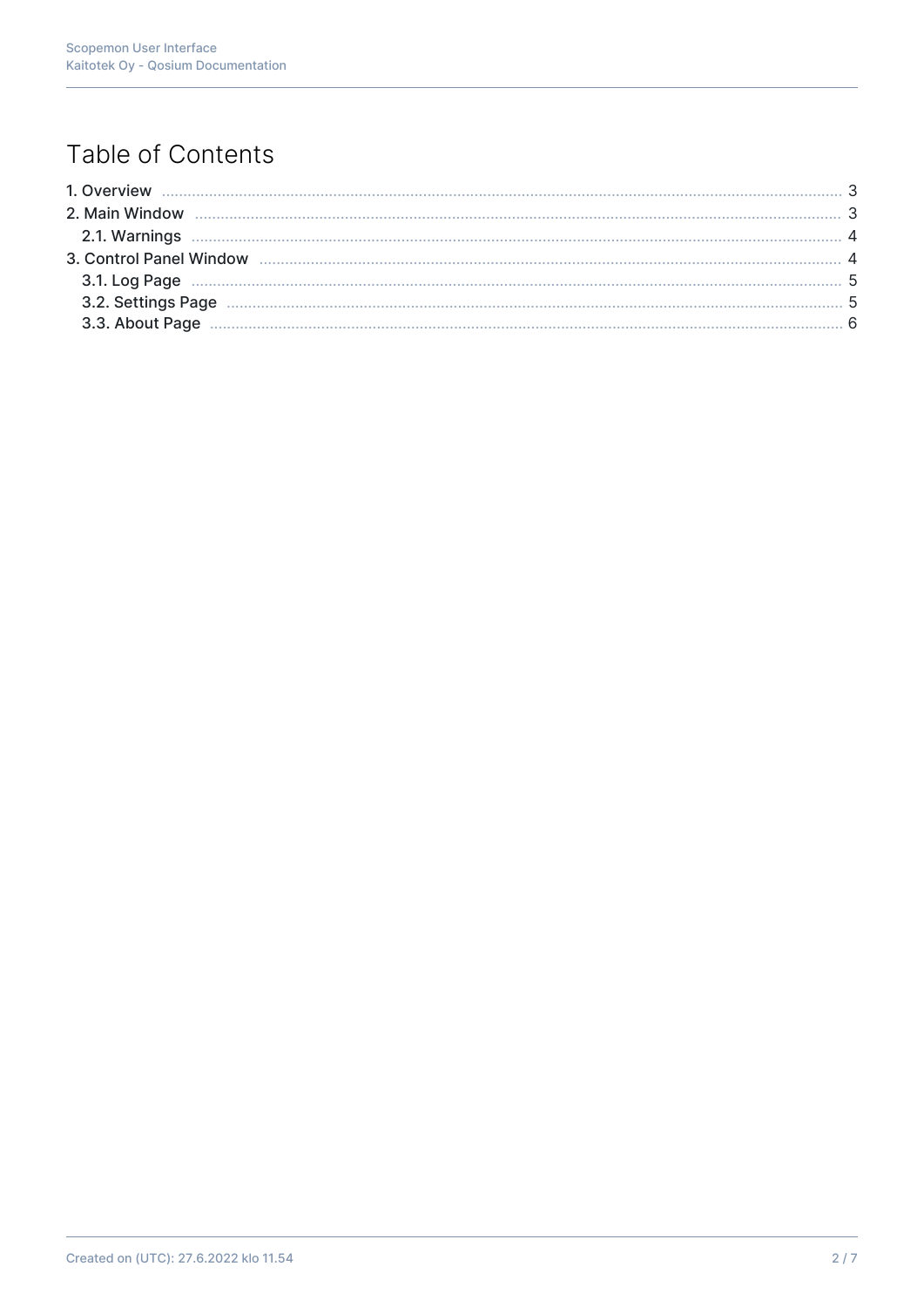## 1. Overview

The default interface of Qosium Scopemon consists of 2 windows: Main window and Control Panel window. The main window is primarily used to monitor the ongoing measurement, while the control panel window hosts the log, measurement on/off toggle, and information about the Scopemon version.

| LOG      |                      | <b>SETTINGS</b><br><b>ABOUT</b> |                                                                                                                                                                                       |                                                            | <b>Quality of Experience</b> |                           |
|----------|----------------------|---------------------------------|---------------------------------------------------------------------------------------------------------------------------------------------------------------------------------------|------------------------------------------------------------|------------------------------|---------------------------|
|          |                      |                                 |                                                                                                                                                                                       |                                                            | <b>Received</b>              | <b>Sent</b><br><b>MOS</b> |
|          | 12:30:21 Measurement | <b>Debua</b>                    | <b>Creating 1 controllers</b>                                                                                                                                                         |                                                            |                              |                           |
|          | 12:30:21 Controller  | <b>Info</b>                     |                                                                                                                                                                                       | Connecting to primary Probe at address 127.0.0.1:8177      | 4.0                          | 4.2                       |
|          | 12:30:21 Controller  | Debug                           | <b>Subscribing to Probe</b>                                                                                                                                                           |                                                            |                              |                           |
|          | 12:30:22 Controller  | <b>Info</b>                     |                                                                                                                                                                                       | Setting parameters and connecting to the secondary Pro     |                              |                           |
|          | 12:30:22 Controller  | <b>Info</b>                     | Setting packet filter: ip                                                                                                                                                             |                                                            |                              |                           |
|          | 12:30:22 Controller  | Debua                           | Fetching available interfaces for primary Probe                                                                                                                                       |                                                            |                              |                           |
|          | 12:30:22 Controller  | <b>Info</b>                     |                                                                                                                                                                                       | Setting primary Probe capture interface to 1: Intel(R) Dua |                              |                           |
|          | 12:30:22 Controller  | Debug                           | 1: Intel(R) Dual Band Wireless-AC 8265<br>2: Intel(R) Ethernet Connection (2) I219-V<br>3: Microsoft Wi-Fi Direct Virtual Adapter #2<br>4: VMware Virtual Ethernet Adapter for VMnet1 |                                                            |                              |                           |
|          | 12:30:22 Controller  | Debug                           | Fetching available interfaces for secondary Probe                                                                                                                                     |                                                            |                              |                           |
|          | 12:30:22 Controller  | <b>Info</b>                     |                                                                                                                                                                                       | Setting secondary Probe capture interface to 2: Qualcom    |                              |                           |
|          | 12:30:22 Controller  | Debug                           | 1: Realtek PCIe GBE Family Controller<br>3: Microsoft Wi-Fi Direct Virtual Adapter                                                                                                    | 2: Qualcomm Atheros QCA61x4A Wireless Network Adapt        |                              |                           |
|          | 12:30:22 Controller  | <b>Info</b>                     | <b>Configuration complete</b>                                                                                                                                                         |                                                            |                              | 00:00:12                  |
|          | 12:30:22 Controller  | Debua                           | Requesting average results                                                                                                                                                            |                                                            |                              |                           |
|          | 12:30:22 Controller  | Debua                           | <b>Starting measurement</b>                                                                                                                                                           |                                                            | <b>Measuring</b>             |                           |
|          | 12:30:23 Controller  | <b>Info</b>                     | <b>Measurement started</b>                                                                                                                                                            |                                                            |                              |                           |
|          | 12:30:23 Controller  | Debug                           | Polling results every 100 milliseconds                                                                                                                                                |                                                            |                              |                           |
|          | 12:30:24 Measurement | <b>Info</b>                     | Setting active controller (Configuration index 0)                                                                                                                                     |                                                            |                              |                           |
| Max rows | 200                  | $+$                             | <b>Debug</b><br>$\sqrt{ }$ Info                                                                                                                                                       | <b>Critical</b><br>$\vee$ Warning<br>◡                     |                              |                           |

 $\bullet$  The user interface of Scopemon is highly customizable. Therefore, your distribution of Scopemon may have a different appearance, but the basic functionality is nonetheless the same.

## 2. Main Window

The main window of Qosium Scopemon consists of two elements:

- 1. Charts (top) One or more charts that visualize given measurement results
- 2. Toolbar (bottom) This panel displays current measurement duration and status. The menu button shows/hides the Control Panel Window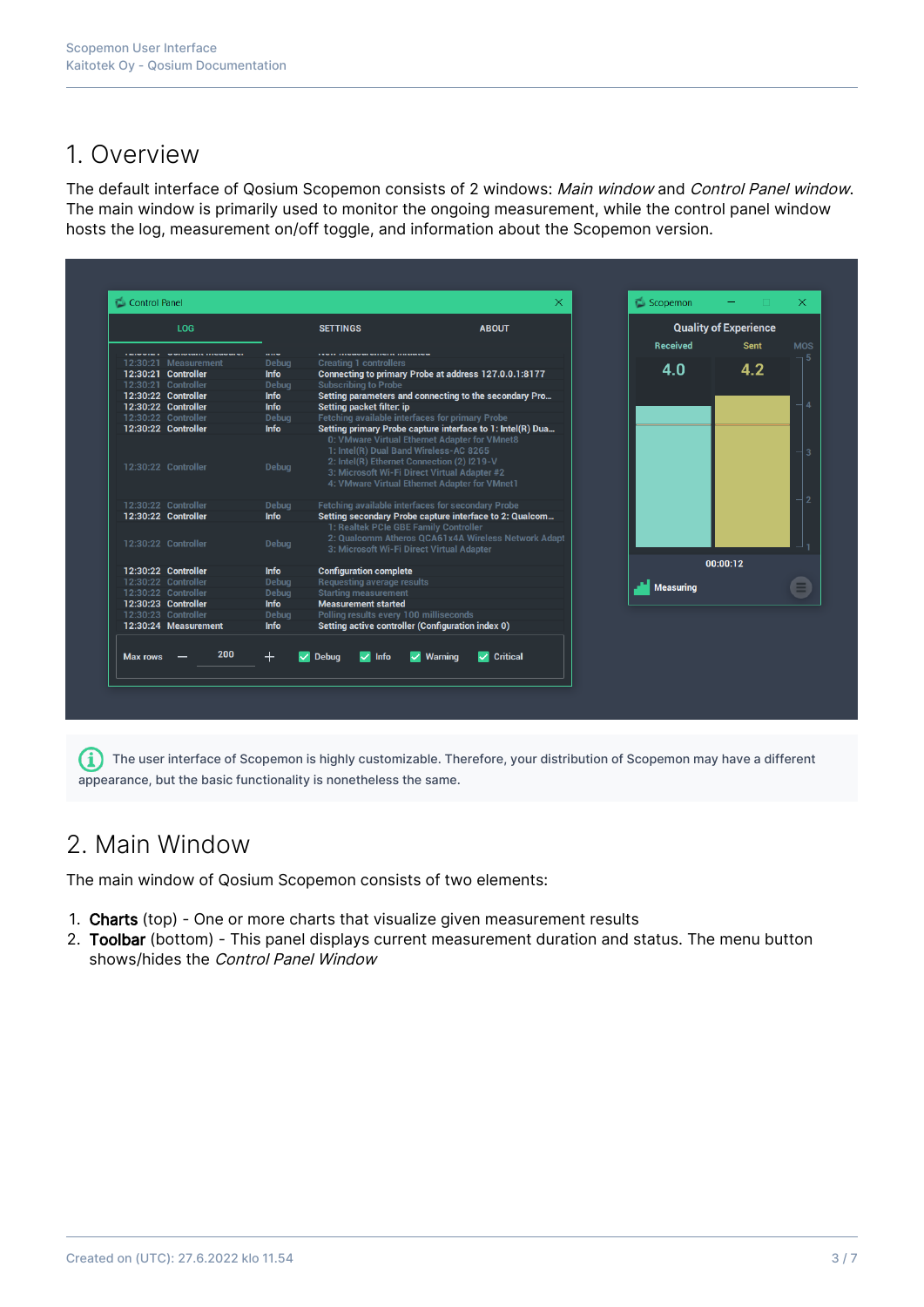

#### 2.1. Warnings

Scopemon displays some warnings in the main window. These types of warnings usually require user action, be it a misconfiguration or a non-responsive Probe. If Scopemon can deduce that the warning has outlived its usefulness, it will be removed from this list. Some warnings, such as configuration errors, persist until Scopemon is restarted.

Scopemon displays an icon at the bottom of the window (orange exclamation mark inside a triangle) in case of one or more active warnings. Hover over the icon to see the warnings:

| <b>Quality of Experience</b> |                                                     |             |  |            |  |
|------------------------------|-----------------------------------------------------|-------------|--|------------|--|
|                              | <b>Received</b>                                     | <b>Sent</b> |  | <b>MOS</b> |  |
|                              |                                                     |             |  | 5          |  |
|                              |                                                     |             |  | 4          |  |
|                              |                                                     |             |  | 3          |  |
|                              | <b>Active warnings</b>                              |             |  | 2          |  |
|                              | <b>Connectivity issue with</b><br>the primary Probe |             |  |            |  |
|                              | <b>Initializing</b>                                 |             |  |            |  |

# 3. Control Panel Window

The control panel provides a few pages with miscellaneous purposes. See each page in the following section for more information.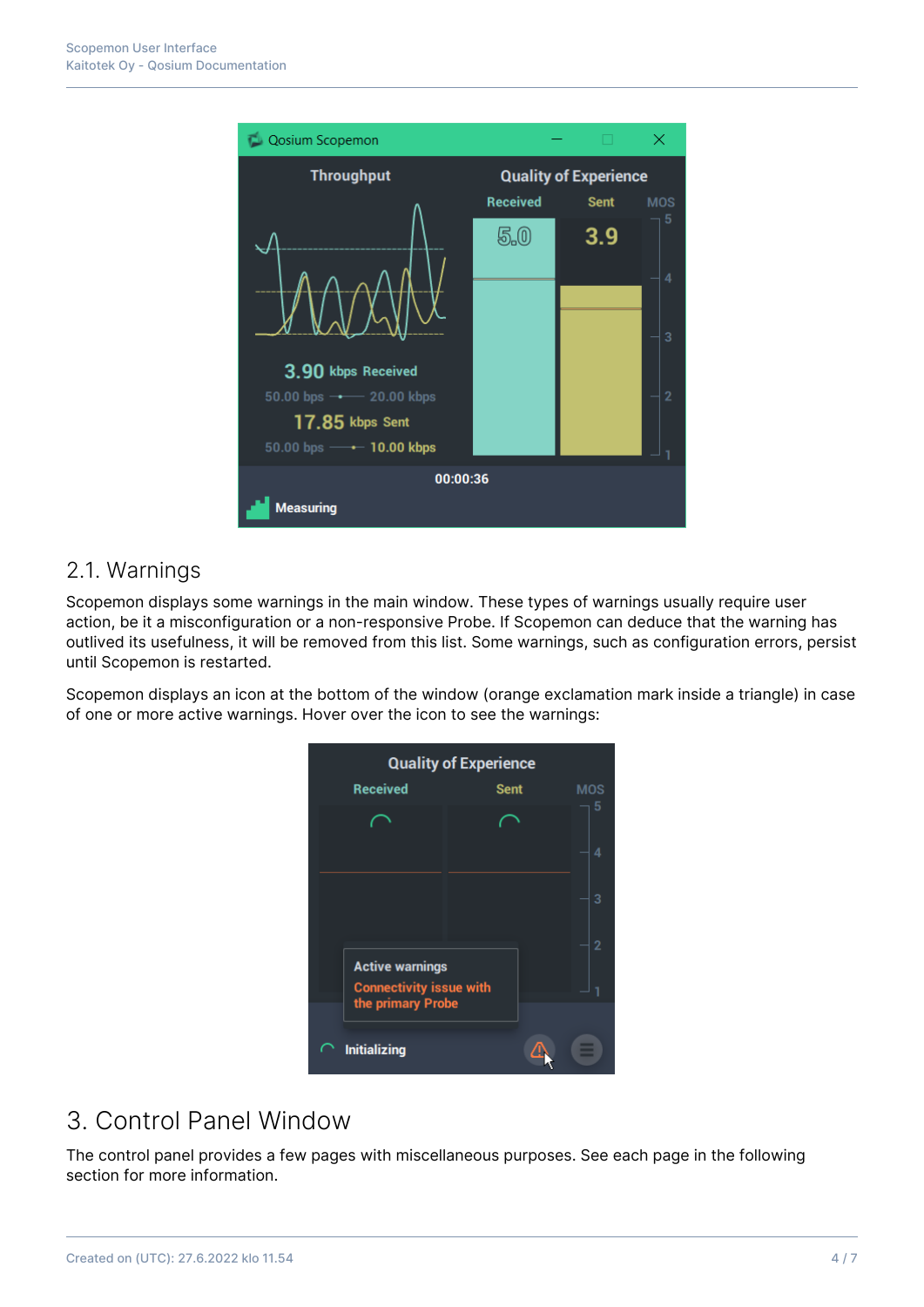## 3.1. Log Page

The log page displays a list of events. It reports errors, warnings, and other anomalies in the operation of Scopemon.

|                 | LOG                        |              | <b>SETTINGS</b>                                                                                                                                                                                                                        | <b>ABOUT</b> |  |  |
|-----------------|----------------------------|--------------|----------------------------------------------------------------------------------------------------------------------------------------------------------------------------------------------------------------------------------------|--------------|--|--|
| 12:10:08 Core   |                            | <b>Info</b>  | <b>Application version: 1.5.5.0</b>                                                                                                                                                                                                    |              |  |  |
| 12:10:08 Core   |                            | <b>Info</b>  | <b>QMCP version: 1.11.16.13</b>                                                                                                                                                                                                        |              |  |  |
|                 | 12:10:08 Application       | <b>Info</b>  | <b>Using constant measurer</b>                                                                                                                                                                                                         |              |  |  |
|                 | 12:10:08 Constant Measurer | <b>Info</b>  | <b>New measurement initiated</b>                                                                                                                                                                                                       |              |  |  |
|                 | 12:10:08 Measurement       | <b>Debug</b> | <b>Creating 1 controllers</b>                                                                                                                                                                                                          |              |  |  |
|                 | 12:10:08 Controller        | <b>Info</b>  | Connecting to primary Probe at address 127.0.0.1:8177                                                                                                                                                                                  |              |  |  |
|                 | 12:10:08 Controller        | <b>Debua</b> | <b>Subscribing to Probe</b>                                                                                                                                                                                                            |              |  |  |
|                 | 12:10:08 Controller        | <b>Info</b>  | <b>Setting parameters</b>                                                                                                                                                                                                              |              |  |  |
|                 | 12:10:08 Controller        | <b>Info</b>  | <b>Setting packet filter: ip</b>                                                                                                                                                                                                       |              |  |  |
|                 | 12:10:08 Controller        | <b>Debug</b> | <b>Fetching available interfaces for primary Probe</b>                                                                                                                                                                                 |              |  |  |
|                 | 12:10:09 Controller        | <b>Info</b>  | Setting primary Probe capture interface to 0: VMware Virtual Ethernet Adapter for VMnet8                                                                                                                                               |              |  |  |
|                 | 12:10:09 Controller        | <b>Debua</b> | 0: VMware Virtual Ethernet Adapter for VMnet8<br>1: Intel(R) Dual Band Wireless-AC 8265<br>2: Intel(R) Ethernet Connection (2) I219-V<br>3: Microsoft Wi-Fi Direct Virtual Adapter #2<br>4: VMware Virtual Ethernet Adapter for VMnet1 |              |  |  |
|                 | 12:10:09 Controller        | <b>Info</b>  | <b>Configuration complete</b>                                                                                                                                                                                                          |              |  |  |
|                 | 12:10:09 Controller        | Debug        | <b>Requesting average results</b>                                                                                                                                                                                                      |              |  |  |
|                 | 12:10:09 Controller        | <b>Debug</b> | <b>Starting measurement</b>                                                                                                                                                                                                            |              |  |  |
|                 | 12:10:09 Controller        | <b>Info</b>  | <b>Measurement started</b>                                                                                                                                                                                                             |              |  |  |
|                 | 12:10:09 Controller        | <b>Debug</b> | Polling results every 100 milliseconds                                                                                                                                                                                                 |              |  |  |
|                 | 12:10:10 Measurement       | <b>Info</b>  | Setting active controller (Configuration index 0)                                                                                                                                                                                      |              |  |  |
|                 |                            |              |                                                                                                                                                                                                                                        |              |  |  |
| <b>Max rows</b> | 200                        | $\pm$        | <b>Critical</b><br><b>Info</b><br><b>Debua</b><br>v.<br><b>Warning</b>                                                                                                                                                                 |              |  |  |

This page has a few settings available:

- **Max rows** The maximum number of log messages Scopemon will keep in memory
- Debug Show/Hide Debug-class messages
- Info Show/Hide Info-class messages
- **Warning** Show/Hide Warning-class messages
- Critical Show/Hide Critical-class messages

#### 3.2. Settings Page

On the settings page, the measurement can be turned on/off without closing Scopemon. To learn how to adjust Scopemon settings, see [Scopemon Configuration.](https://kaitotek.com/fi/resources/documentation/scopemon/configuration)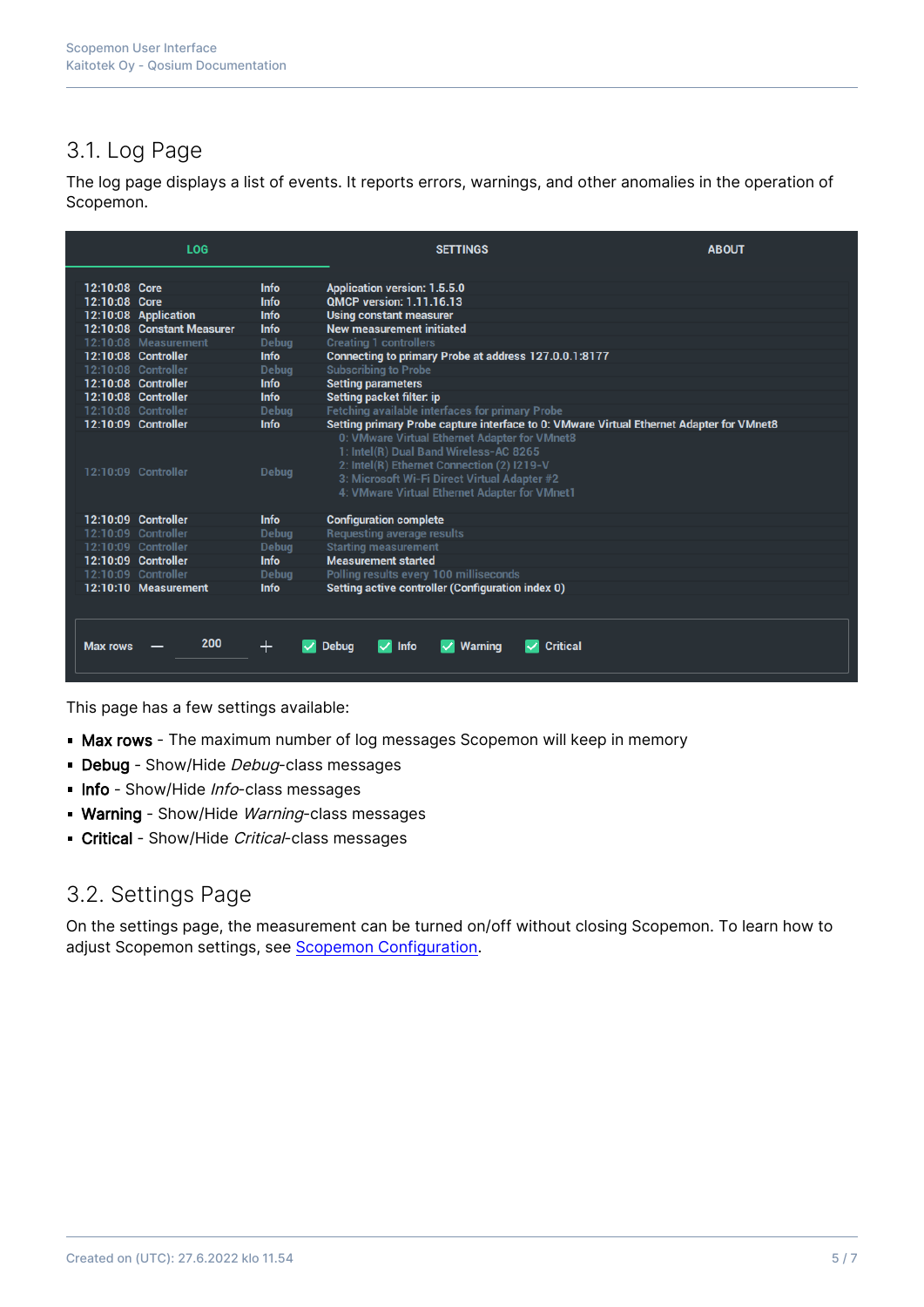

Using this functionality does not reload the settings from the configuration file. To reload, restart Scopemon instead. 71

## 3.3. About Page

The about page displays technical information about Scopemon, such as version information and additional license clauses.